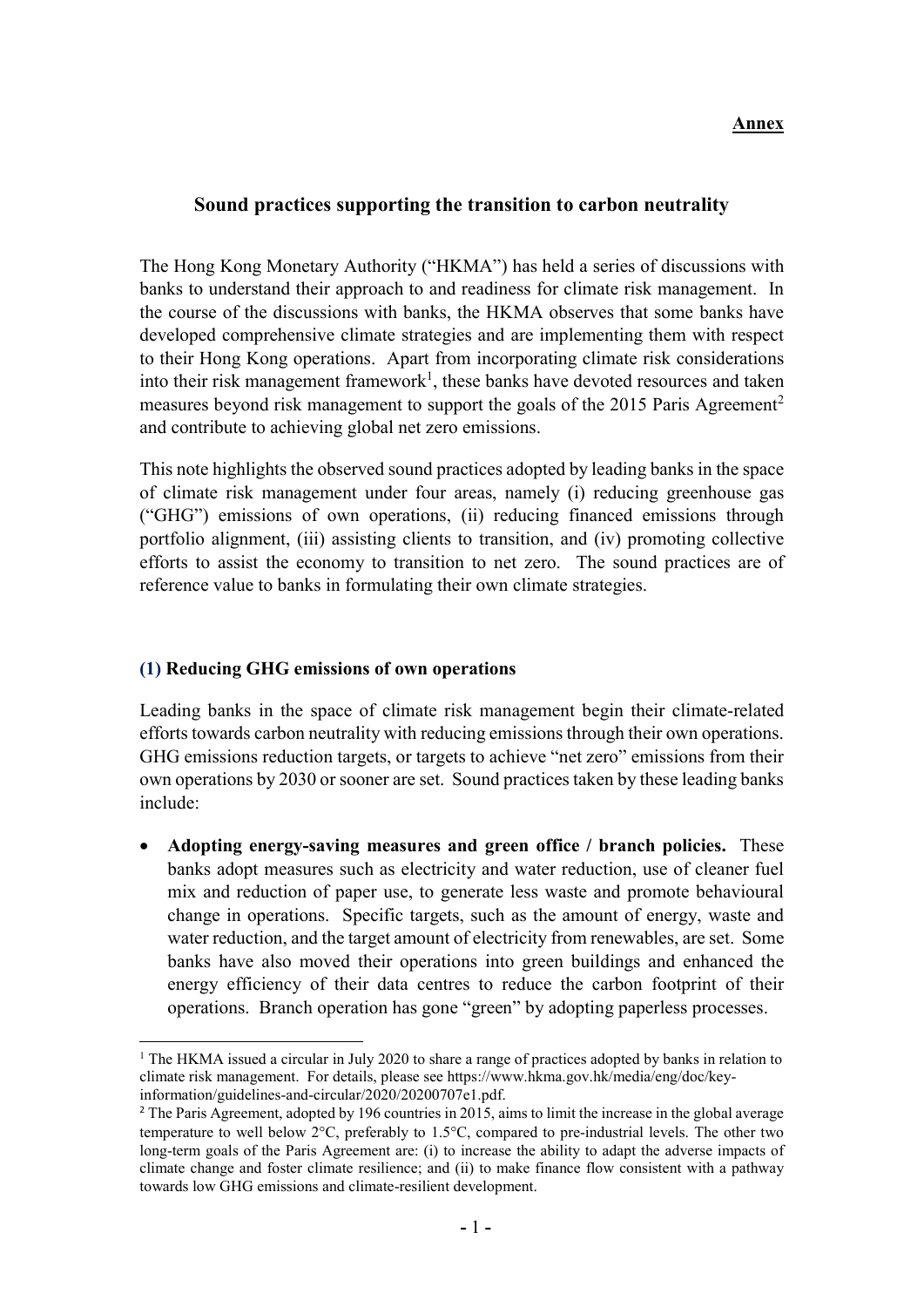Launching in-house carbon reduction programme and initiatives to raise awareness and cultivate green and sustainability-centric core value within the bank. One example is the collection of "internal carbon tax" by a bank from its various business units based on their GHG emissions in order to incentivise them to reduce carbon emissions and to launch new green initiatives.

These leading banks have put in place mechanisms to measure the GHG emissions from their own operations against their reduction or net zero targets. Quantitative metrics or key performance indicators ("KPIs") are set to monitor banks' emissions from various sources. Some banks calculate the emissions of their operations (including Scopes 1, 2 and 3 emissions) according to the Greenhouse Gas Protocol framework<sup>3</sup>. Domestically, some banks have made reference to the guidance materials on environmental, social and governance ("ESG") of the Hong Kong Exchanges and Clearing Limited  $("HKEX")<sup>4</sup>$  when they compute the carbon footprint of their Hong Kong operations. Regular disclosure of the performance of these metrics or KPIs helps enhance banks' transparency and accountability, allowing their stakeholders to better gauge the greenness of the banks' operations.

By taking steps to proactively reduce GHG emissions of their own operations, these leading banks help build green and sustainability culture within the organisations. This "green culture" can in turn motivate and drive reduction in GHG emissions related to the banks' financing and investment activities.

# (2) Reducing financed emissions through portfolio alignment

Banks, as financial intermediaries, can reduce financed emissions through allocating funds to support low-carbon transition in their lending and investment portfolios. Many leading banks in the space of climate risk management have already set explicit targets to align their portfolios with net zero carbon emissions by 2050, in line with the Paris Agreement. Sound practices adopted by the leading banks to reduce their financed emissions include:

 Channeling more funds to greener and more sustainable areas and activities. Some leading banks, which used to have a relatively large exposure to traditional energy sectors, have increased their financing to clean technologies and renewable energy sectors, such as wind, solar, and hydro energy sectors. New markets, particularly in Asia, for renewables as well as clean technologies have also been explored, given the growing awareness of climate change and opportunities in the region.

-

<sup>&</sup>lt;sup>3</sup> According to the Greenhouse Gas Protocol, Scope 1 emissions are direct emissions from owned or controlled sources; Scope 2 emissions are indirect emissions from the generation of purchased energy; and Scope 3 emissions are all indirect emissions (not included in Scope 2) that occur in the value chain of the reporting company, including both upstream and downstream emissions, e.g. financed emissions and supply chain emissions. (Source: https://ghgprotocol.org/)

<sup>&</sup>lt;sup>4</sup> https://www.hkex.com.hk/listing/rules-and-guidance/esg-academy?sc\_lang=en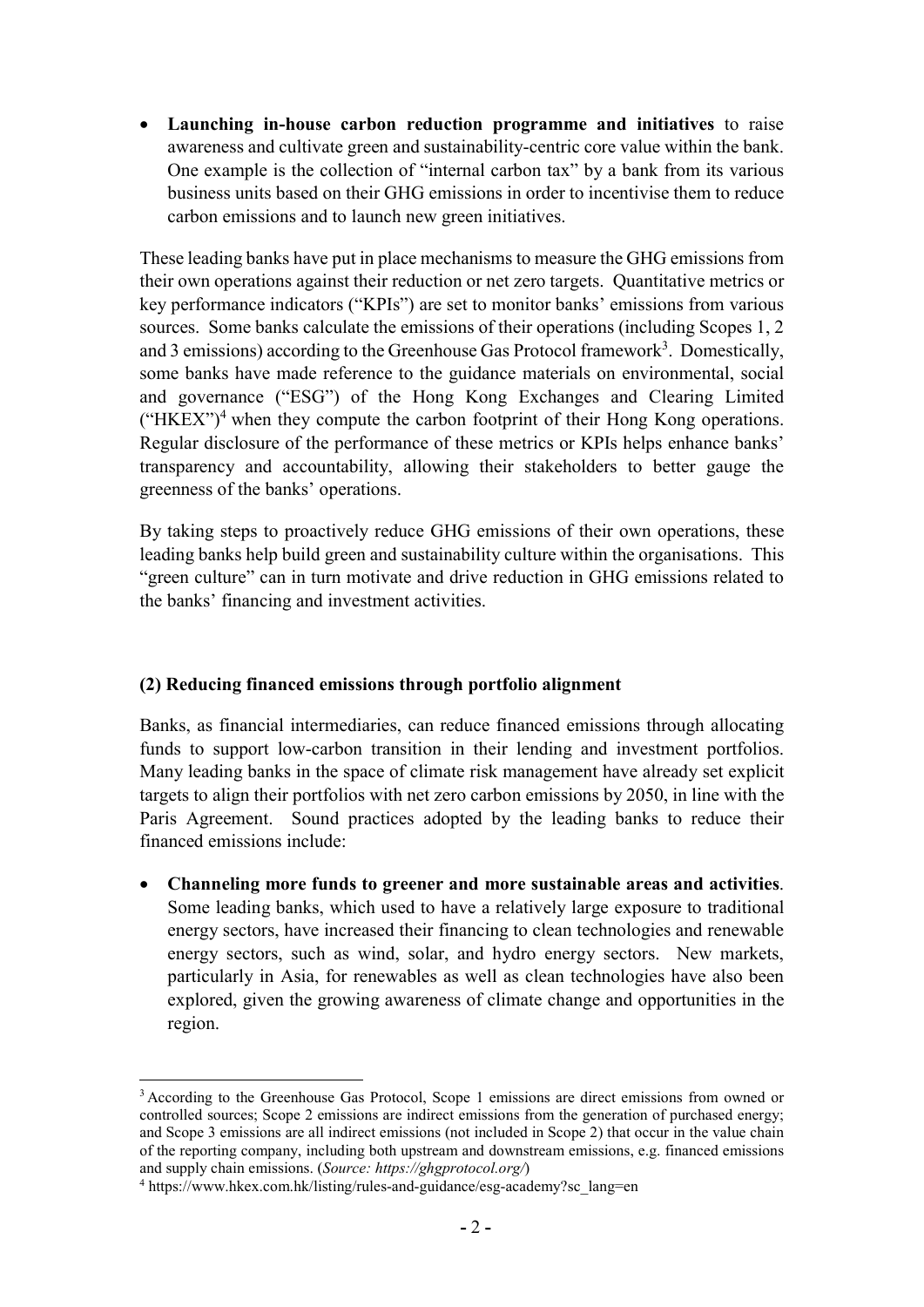- Expanding the range of green and sustainable financial products to "green" their portfolios and to meet the increasing market demand of borrowers and investors. Apart from assisting large corporate clients to issue green bonds to raise capital for green projects, some banks offer green or sustainability-linked loans at concessionary rates to small and medium-sized enterprises, which form a major part of their client base. Green deposits and mortgages as well as investment products such as green or sustainability funds and related derivative products have been offered to the market.
- Adopting limiting policies to reduce exposures to sectors with high carbon emissions. Many banks set intermediate exposure targets and time-based targets for reducing their exposures to high-emitting sectors to avoid disorderly transition. For instance, some leading banks have committed to reducing their thermal coal financing in phases. Some European banks have particularly scheduled to phaseout coal-related financing by 2030 for the EU and OECD countries and by 2040 for the rest of the world to align with the government climate-related goals and commitments of their respective countries.

Some leading banks have used science-based tools and methodologies to assess their portfolio alignment against pre-set targets under benchmark scenarios, develop transition pathways to achieve the targets in line with the Paris Agreement, and keep track of their financed emissions against their targets. For instance, some banks have joined the Science Based Targets Initiative ("SBTi")<sup>5</sup>, under which banks must follow a rigorous process to develop science-based GHG or carbon emissions reduction targets to align their lending and investment portfolios with the goals of the Paris Agreement and submit their targets for validation. Some commonly used methodologies are also adopted such as the Paris Agreement Capital Transition Assessment ("PACTA"), which is an open source methodology for assessing the alignment of banks' portfolios on a sectoral basis<sup>6</sup> and setting clear and measurable pathways to net zero.

It is observed that some leading banks have made efforts to include quantitative information about their financed emissions in their climate-related disclosures. For example, a few banks have disclosed information about their Scope 3 emissions including carbon intensity for specific portfolios. A bank has also disclosed the percentage of its commercial loan exposures in high transition risk sectors and the impacts of climate scenarios on these sectors. These disclosures on financed emissions help meet investors' increasing demand for information on banks' delivery of ESG and sustainability policies.

<sup>-</sup><sup>5</sup> SBTi, launched in 2015 by CDP (an international non-profit organisation), the United Nations Global Compact ("UNGC"), the World Resources Institute ("WRI") and the World Wide Fund for Nature ("WWF"), defines and promotes best practices in emissions reductions and net-zero targets in line with climate science. (Source: https://sciencebasedtargets.org/)

<sup>6</sup>The climate-relevant sectors currently covered by PACTA include: power, coal mining, oil and gas upstream sectors, auto-manufacturing, cement, steel, and aviation, with the shipping industry to be added. These sectors collectively account for about 75% of global GHG emissions. (Source: 2degressinvesting.org/)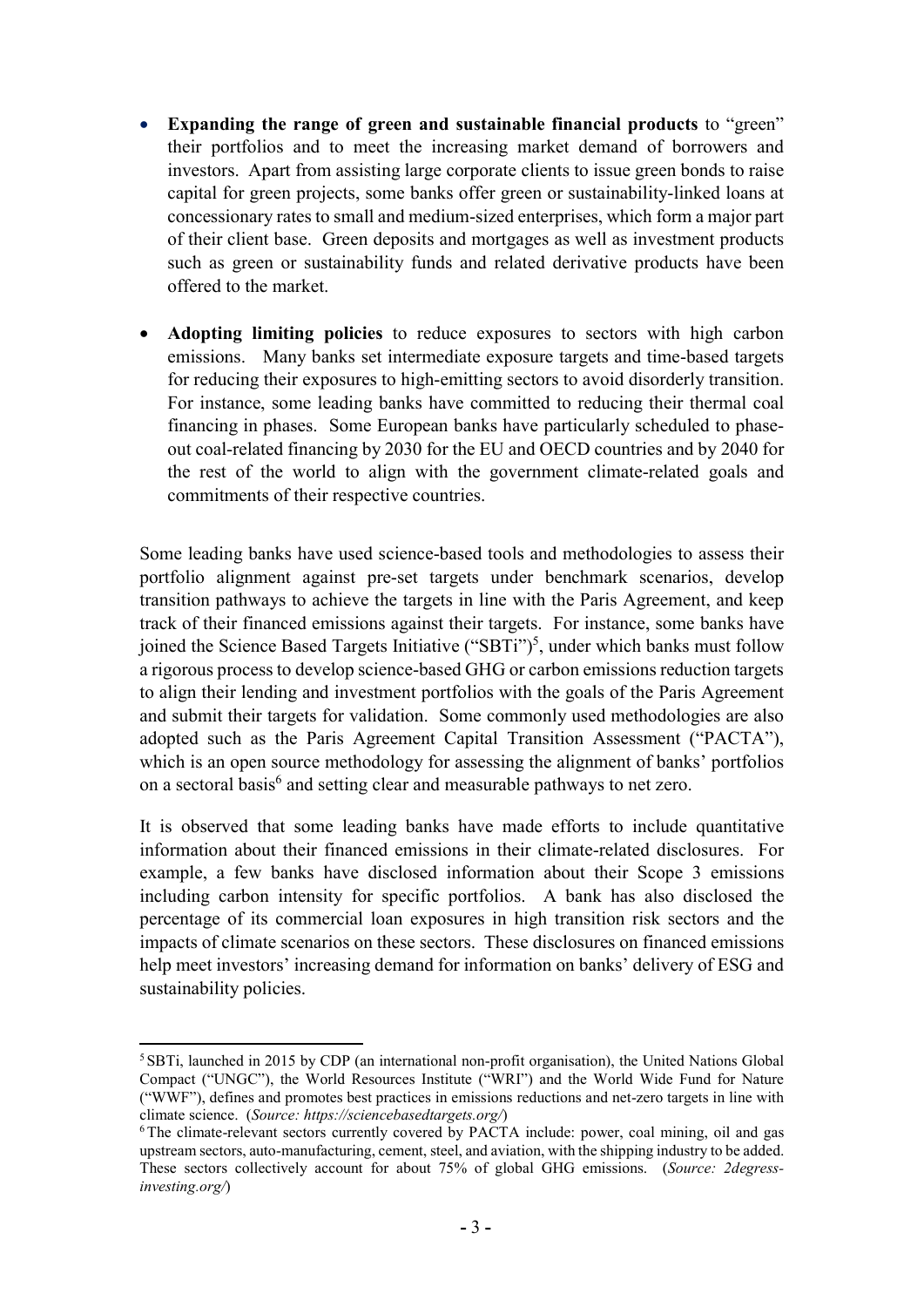# (3) Assisting clients to transition

Banks can also catalyse decarbonisation efforts through working closely with their clients and assisting them to transition to low-carbon activities.

- Offering transition financing to fund transition activities and projects of clients particularly those from "brown" sectors. While lacking a single definition, "transition finance" is generally industry inclusive (spanning green to brown), including activities which are not yet consistent with net-zero pathway. It helps to bridge the gap between traditional and sustainable financing through which companies can obtain financing to adopt new technology and implement long-term changes to reduce carbon emissions as well as to progressively transform their businesses into greener and more sustainable models. Leading banks offer transition loans with pricing linked to the achievement of some pre-set sustainability objectives to incentivise their clients to transition towards carbon neutrality. This is an important supportive approach that would help avoid disruptive financial exclusion of some of the traditional industries, while proactively encouraging operators in these industries to transition to low carbon and reduce the risk of disorderly transition.
- Facilitating clients to obtain green certification and assessment. Through partnership with green certification agencies, some banks facilitate their clients to obtain third party green certification and independent assessment of the greenness of their clients' projects or usage of the proceeds prior to green financing applications. This helps to streamline the green loan application process and enable clients to access green financing more efficiently. A leading bank has also partnered with consultancy firms which provide complimentary advisory services on green building certification to their green financing clients, with a view to promoting decarbonisation and shaping a more sustainable economy.
- Promoting clients' awareness of climate change-related issues and opportunities. Some leading banks have engaged their clients in regular dialogues to increase their awareness of climate change, as well as the associated challenges and opportunities. A few of them have also set up dedicated teams to provide bespoke advisory services to their clients, such as sharing updates on climate change-related issues, benchmarking clients' risk profile against peers and expectations from stakeholders such as regulators, auditors and rating agencies, and assisting with the integration of climate change-related considerations into clients' business and financing strategies. Capacity building is also offered by some banks to their clients through seminars to share their experience and information on latest developments relating to climate change.

# (4) Promoting collective efforts to assist the economy to net zero transition

To contribute to global transition towards net zero, leading banks in the space of climate risk management have actively participated in international or regional initiatives and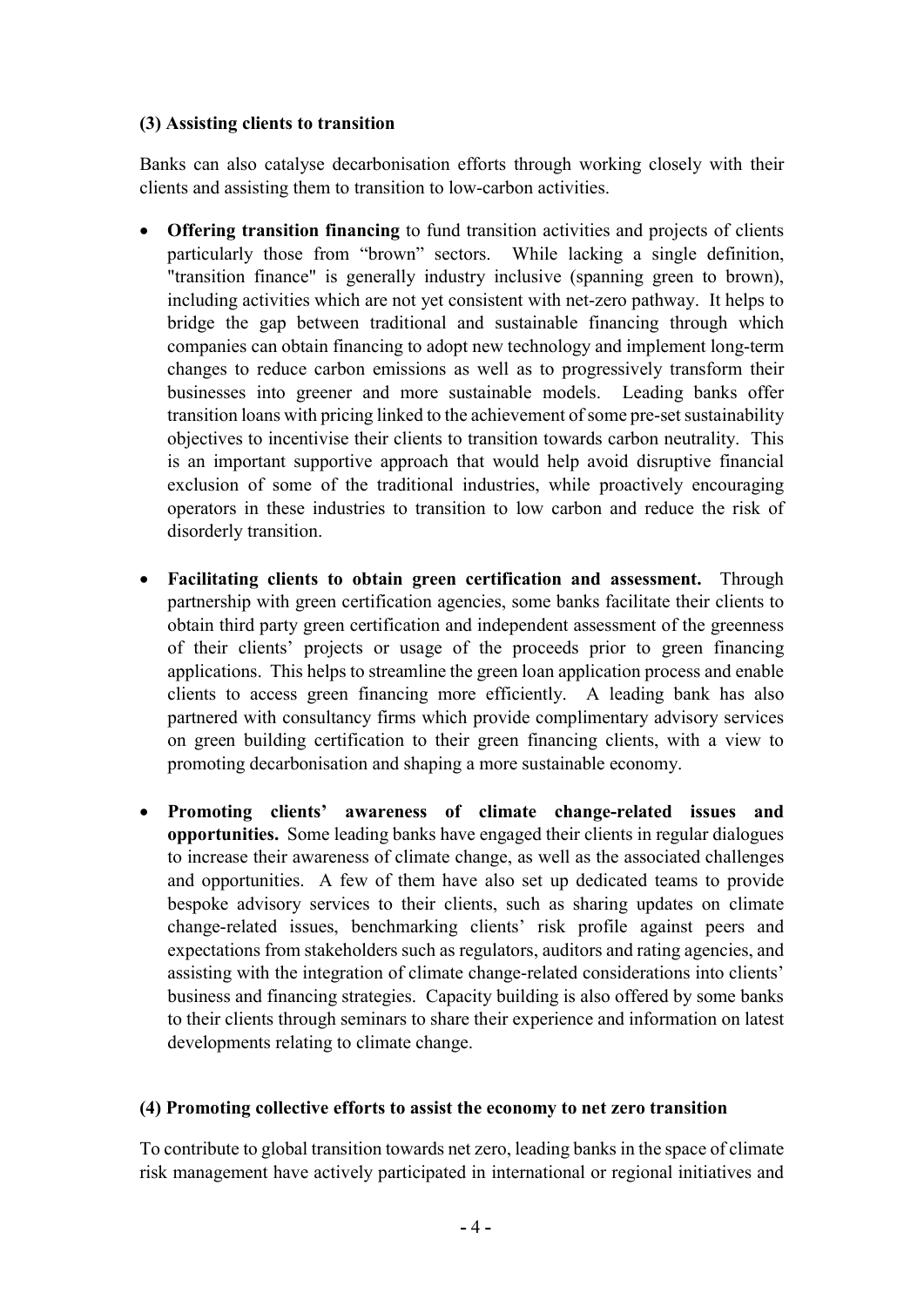coalitions to drive collective climate change actions in the banking industry and to shape relevant policies.

- Participating in global and regional banking sector initiatives, such as the Collective Commitment to Climate Action ("CCCA")<sup>7</sup> and the Net Zero Banking Alliance ("NZBA")<sup>8</sup>. Participating banks are committed to aligning their business strategies and portfolios with a pathway to net zero economy by 2050 or sooner. Through delivering concrete progress on their commitments to climate change goals under these initiatives, participating banks seek to demonstrate their ambition to and responsibility for achieving net zero globally. The Alliance for Green Commercial Banks is a new global initiative co-launched by the HKMA and the International Finance Corporation of the World Bank Group, which brings together financial institutions across Asia to develop, build, and boost the capacity for green finance and promote climate investments. Banks are encouraged to participate in global and regional initiatives which allow banks to build their capacity through exchanging expertise and experience.
- Collaborating with governments and policymakers to proactively provide suggestions and advice to help shape climate-related policies at the jurisdictional level. Domestically, some banks have been actively engaging with the HKSAR Government and the HKMA to share views on climate change matters via their participation in the Centre for Green and Sustainable Finance of the Cross-Agency Steering Group, the Working Group on Green and Sustainable Banking, the HKMA's industry consultation on Supervisory Policy Manual module on Climate Risk Management and the pilot climate risk stress test.
- Adhering to widely recognised principles and recommendations of standardsetting bodies and industry associations. Leading banks have made their climaterelated financial disclosures by adhering to the recommendations of the Financial Stability Board's Task Force on Climate-Related Financial Disclosures ("TCFD")<sup>9</sup>. They have also adopted other industry guidance and principles, such as the Green

<sup>-</sup><sup>7</sup> The CCCA is a global banking sector initiative that supports transition to a net zero economy by 2050. The 38 participating banks, which are also signatories of United Nations ("UN") Principles for Responsible Banking, commit to aligning their portfolios with the climate change goal of the Paris Agreement. (Source: https://www.unepfi.org/wordpress/wp-content/uploads/2019/12/PRB-Collective-Commitment-to-Climate-Action.pdf)

<sup>&</sup>lt;sup>8</sup> The NZBA is an industry-led, UN-convened alliance launched in April 2021, of which members are committed to aligning their corporate and institutional lending and investment portfolios with transition strategies to help the world to reach net zero carbon emissions by 2050 or earlier. Signatory banks also need to set an intermediate target for 2030 or sooner, using robust, science-based guidelines. As of 7 December 2021, the NZBA has 95 member banks from 39 countries with 43% of global banking assets. (Source: https://www.unepfi.org/net-zero-banking/)

<sup>&</sup>lt;sup>9</sup> The TCFD's recommendations on climate-related financial disclosures set out a disclosure framework for climate and sustainability-related issues around four areas, namely, governance, strategy, risk management, and metrics and targets. (Source: https://www.fsb-tcfd.org/)